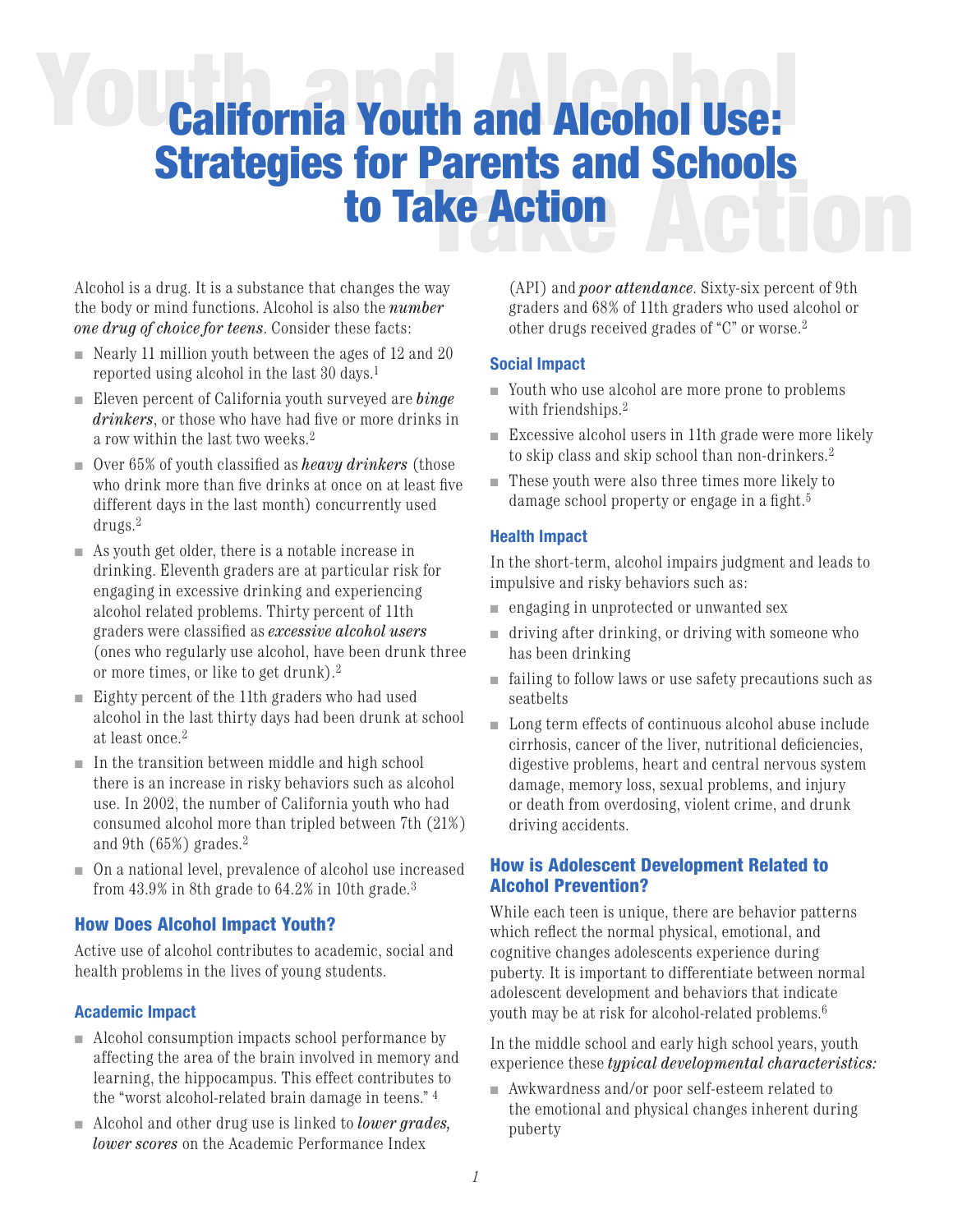- $\blacksquare$  Behaviors that may distance themselves from their parents and test the boundaries of their limits
- <sup>n</sup> Moodiness or rudeness, assertion of independence, and less expression of affection toward parents
- $\blacksquare$  Experimentation with sex and drugs.

By the late teen years, youth are better able to "think things through" and to delay gratification. They have an increased capacity for emotional stability and an elevated concern for others.6

# What Are the Warning Signs of Alcohol Abuse?

While experimentation is a normal response to adolescent development, there are warning signs displayed by youth who have progressed beyond experimentation and may be at risk for alcohol abuse. When several of the symptoms listed below are apparent, parents and school staff can explore further whether the youth has a substance abuse problem.

| Warning signs of teenage alcohol and drug abuse: |                                                                                                                                                                                                   |  |
|--------------------------------------------------|---------------------------------------------------------------------------------------------------------------------------------------------------------------------------------------------------|--|
| <b>Physical</b>                                  | Fatigue, sleep problems, repeated health<br>complaints, red and glazed eyes, low energy,<br>lack of coordination, slurred speech                                                                  |  |
| Emotional                                        | Personality change, sudden mood changes,<br>irritability, irresponsible behavior, low<br>self-esteem, poor judgment, depression,<br>withdrawal, defensiveness, and a general lack<br>of interest. |  |
| Family                                           | Starting arguments, breaking rules,<br>withdrawing from the family, disregarding<br>family rules                                                                                                  |  |
| School                                           | Decreased interest, negative attitude, drop in<br>grades, many absences, disciplinary problems                                                                                                    |  |

# Alcohol Use Prevention: What Can Parents Do?

Research shows that adolescents who are strongly connected to their families and schools are less likely to use alcohol or drugs.

> **The Number One Protective Factor Against Youth Alcohol Abuse Is A Strong Parent-child Relationship**<sup>7</sup>

# **Positive parent-child relationships:**

- $\blacksquare$  contribute to youth self-esteem
- $\blacksquare$  strengthen resistance to peer pressure to engage in risk behaviors
- compel teens to meet parental expectations.

Teens who feel connected to their family feel close to their parent or guardian, perceive caring, and feel valued.

Clearly, parents can play a vital and proactive role in addressing substance abuse. Youth who talk to their parents about the negative consequences of alcohol and other substance use report lower rates of past and current alcohol use.1 Parents can learn the signs of alcohol and other drug abuse, take action to help their children if they have a problem, and teach them that it is okay to get help if they have a problem. Parents can also use some of the following strategies to foster a strong (and protective!) parent-child relationship.

| <b>Strategy</b>                                                  |                                                                                                                     |  |
|------------------------------------------------------------------|---------------------------------------------------------------------------------------------------------------------|--|
| Be a role model                                                  | $\triangleright$ Refrain from using illicit drugs,<br>and drink alcohol responsibly<br>and in moderation, if at all |  |
| Get involved in their<br>child's life                            | $\blacktriangleright$ Help them with homework<br>$\vee$ Learn about their favorite<br>activities                    |  |
| Encourage<br>participation in<br>meaningful social<br>activities | $\blacktriangleright$ Identify their child's interests<br>and help them find related<br>activities                  |  |
| Listen without<br>interjecting                                   | $\vee$ Let their child talk without<br>interrupting with personal<br>opinions                                       |  |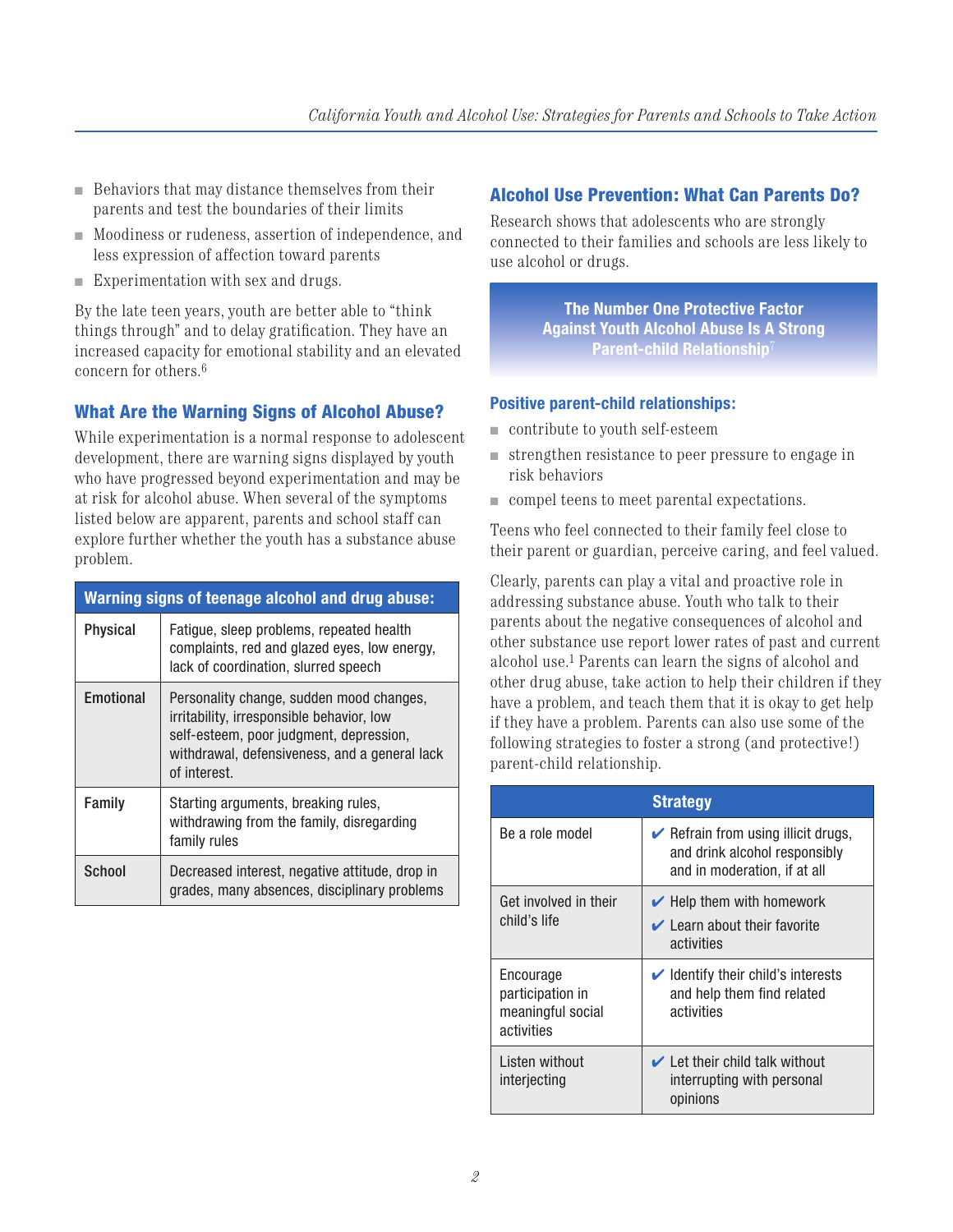| <b>Strategy</b>                                      |                                                                                                                                                                                                                                                                                                                                                                                                                                    |  |
|------------------------------------------------------|------------------------------------------------------------------------------------------------------------------------------------------------------------------------------------------------------------------------------------------------------------------------------------------------------------------------------------------------------------------------------------------------------------------------------------|--|
| Cultivate trust                                      | $\triangleright$ Follow through on promises<br>and/or consequences for<br>breaking rules                                                                                                                                                                                                                                                                                                                                           |  |
| Let their child know<br>that they care               | $\triangleright$ Initiate conversations in general<br>$\triangleright$ Begin conversations about<br>alcohol use: Use open-ended<br>questions such as, "What do<br>you think about alcohol?"<br>"Why do you think kids drink?"<br>Emphasize consequences of use<br>as the child may not be thinking<br>in terms of future consequences<br>Know one's family's history of<br>alcohol and drug abuse and talk<br>to children about it |  |
| Help their child to<br>feel good about<br>themselves | $\triangleright$ Recognize and point out their<br>successes $2$                                                                                                                                                                                                                                                                                                                                                                    |  |

# Alcohol Use Prevention: What Can Schools and Communities Do?

#### **Student-School Connection**

*School connectedness* is the student's sense of affiliation with his or her school. School connectedness is a key factor that protects youth from involvement in unhealthy behaviors such as substance use and violence. School connectedness is fostered by a student's perception that teachers care about him and are fair, and that he feels a sense of belonging at school.

Research also shows the school's *environmental assets* (that is, caring relationships, high expectations of the student, and the student's involvement in meaningful activities) are related to stronger school connectedness, better grades, and low involvement in alcohol consumption.2

# **Parents and Communities Working Together**

If a child is having problems at school, parents can contact their child's teachers, counselors, social workers, school psychologists, principals or parent advocates

to address concerns about their child and seek help. School officials can make referrals to community-based prevention and or treatment programs. Other community members such as doctors, sports coaches, and clergy members can collaborate with parents and school officials by helping to recognize and get help for teens who are using alcohol and other drugs.

# School Prevention Programs for Alcohol and Other Drug Use

Prevention of alcohol use and abuse requires more than positive and meaningful relationships with youth. The table below displays effective school-based strategies for alcohol prevention.

| <b>School-based Strategies for Alcohol Prevention</b>                    |  |
|--------------------------------------------------------------------------|--|
| Coordinated school health programs                                       |  |
| Comprehensive integrated services (e.g., Healthy Start)                  |  |
| Service learning                                                         |  |
| Environmental strategies to reduce availability of alcohol               |  |
| Home/school/family partnerships                                          |  |
| Early intervention (e.g., student assistance programs)                   |  |
| Positive alternative activities (after-school programs, sober<br>dances) |  |
| Approaches built on social influences model                              |  |
| Sustained mentoring relationships                                        |  |
|                                                                          |  |

Only prevention curricula that are based on research and evaluated to be effective should be used; see the Resources section for a link to these "model" programs. Strategies not deemed effective by research include: information-only programs about the negative effects of drugs; affective-only programs focusing on self-esteem; scare tactics; testimonies of ex-addicts; holding students back a grade; and one-shot programs (e.g., an assembly).8